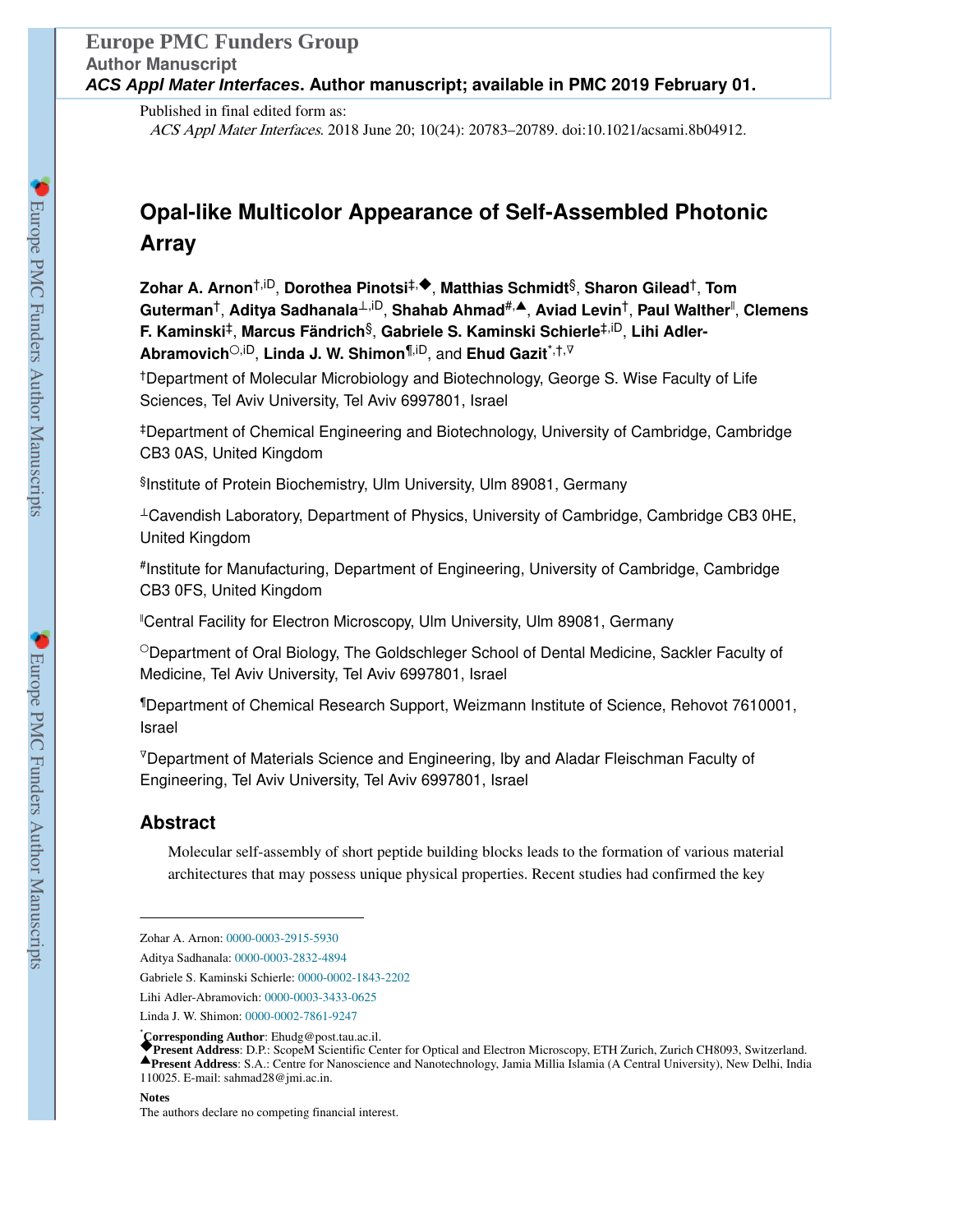role of biaromaticity in peptide self-assembly, with the diphenylalanine (FF) structural family as an archetypal model. Another significant direction in the molecular engineering of peptide building blocks is the use of fluorenylmethoxycarbonyl (Fmoc) modification, which promotes the assembly process and may result in nanostructures with distinctive features and macroscopic hydrogel with supramolecular features and nanoscale order. Here, we explored the self-assembly of the protected, noncoded fluorenylmethoxycarbonyl-β,β-diphenyl-Ala-OH (Fmoc-Dip) amino acid. This process results in the formation of elongated needle-like crystals with notable aromatic continuity. By altering the assembly conditions, arrays of spherical particles were formed that exhibit strong light scattering. These arrays display vivid coloration, strongly resembling the appearance of opal gemstones. However, unlike the Rayleigh scattering effect produced by the arrangement of opal, the described optical phenomenon is attributed to Mie scattering. Moreover, by controlling the solution evaporation rate, i.e., the assembly kinetics, we were able to manipulate the resulting coloration. This work demonstrates a bottom-up approach, utilizing self-assembly of a protected amino acid minimal building block, to create arrays of organic, light-scattering colorful surfaces.

#### **Keywords**

self-assembly; Mie scattering; colored surfaces; microspheres; biaromatic amino acid; amino acid self-assembly; Fmoc modification; opal-like

## **1 Introduction**

Recent advances in bioorganic nanotechnology have established the notion that very simple building blocks, such as dipeptides, can form regular nanostructures with distinct mechanical, optical, piezoelectric, and electronic properties.1–3 In particular, members of the diphenylalanine (FF) dipeptide archetypal family have been shown to form various morphologies and ordered nanostructures such as tubes, rods, fibrils, spheres, plates, and macroscopic hydrogels with nanoscale order.4–8 Recent studies have demonstrated the control over rod-like assemblies, as well as the rational prediction of toroid-like assemblies. 9–11 Some of these structures exhibit remarkable physicochemical features, including high thermal stability, metallic-like mechanical rigidity, luminescence, piezoelectricity, and semiconductivity.12–17

The importance of aromatic moieties in facilitating and modulating self-assembly has been previously demonstrated, both theoretically as well as experimentally.11,18 In a comprehensive study, a nonbiased exploration of all 8 000 tripeptide combinations composed of the 20 coded amino acids revealed the contribution of aromatic pairs in promoting self-assembly into ordered structures.19 Importantly, all 10 top-scored tripeptides contain a pair of aromatic residues; in all cases, phenylalanine paired with another phenylalanine, tryptophan, or tyrosine.

In addition to the amino acid nature, terminal cap aromaticity was also found to significantly modulate the self-assembly of bioorganic building blocks.10,20–22 N-terminal capping with an Fmoc moiety is one of the most studied modifications that affect peptide self-assembly.23 Modification of very short peptides, and even single amino acids, with this moiety promotes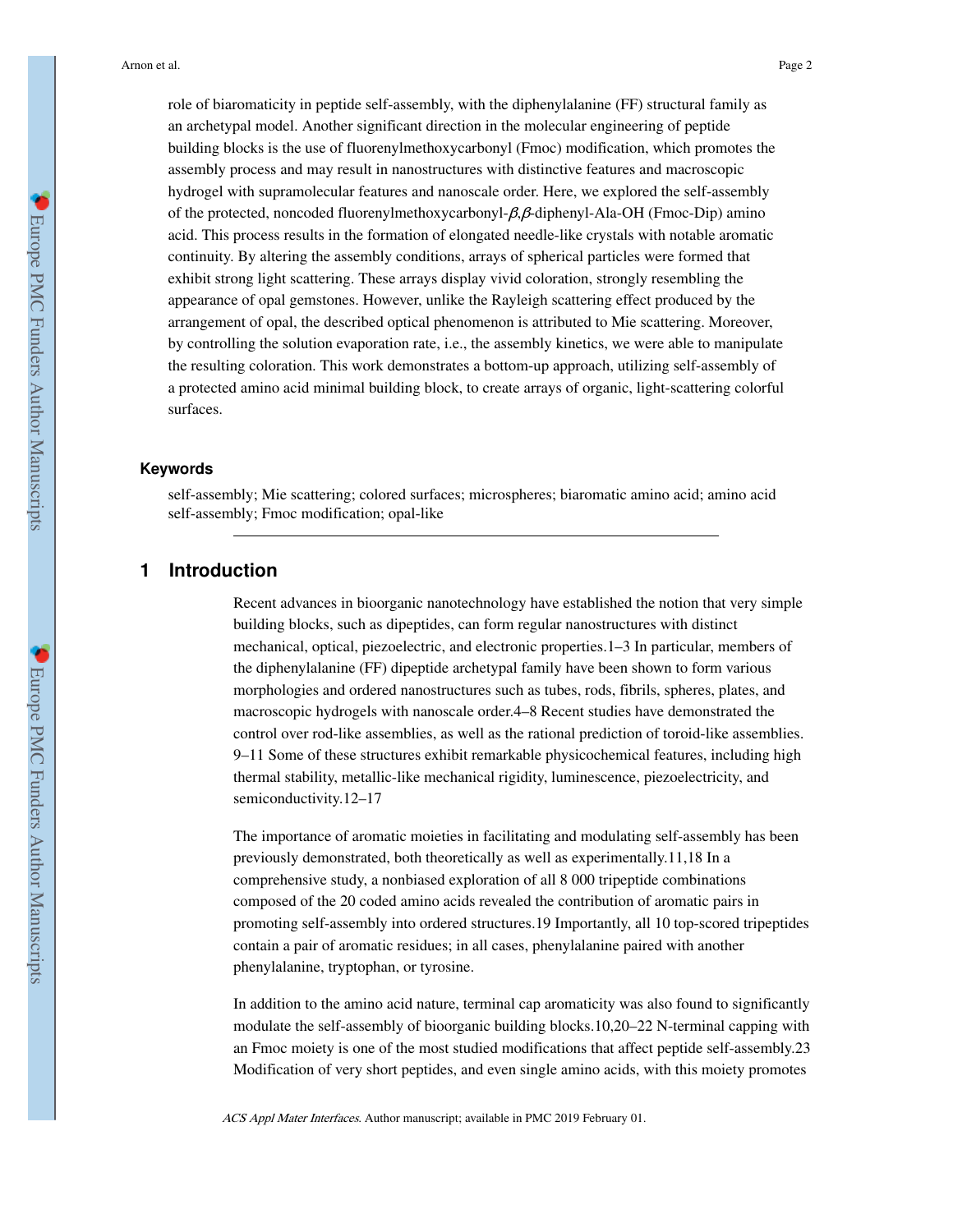their efficient assembly into ordered nanometric architectures, possessing distinctive physical properties.24

Recently, there has been an increased interest in bioorganic self-assembly systems that exhibit optical features, such as photoluminescence15,16,25,26 and waveguidance.3 FF assemblies can act as an active optical waveguiding material, allowing locally excited states to propagate along the axis of the assemblies.3 In addition, Fmoc-capped building blocks were shown to display remarkable optical properties, such as quantum confinement and fluorescence.27

The ability of FF to self-assemble into ordered structures was discovered by a systematic reductionist exploration of biological recognition modules in an amyloidogenic polypeptide. 28 Applying a similar reductionist approach, we explore here the possibility of substituting the aromatic pair of self-assembling dipeptides with a biaromatic side chain of a single amino acid. This is in line with the recent interest in amino acid materials that show remarkable physical properties.29–31

# **2 Experimental Section**

## **2.1 Fmoc-Dip Crystallization**

Fluorenylmethoxycarbonyl-β,β-diphenyl-Ala-OH (Fmoc-Dip, Bachem) stock solutions were prepared in absolute ethanol, diluted into double-distilled water at a 1:1 ratio and incubated in a polypropylene conical tube at room temperature for several weeks. The resulting colorless, needle-like crystals were visible on the tube−solution interface. The structural morphology was determined using bright-field microscopy.

## **2.2 Single-Crystal X-ray Diffraction**

The Fmoc-Dip crystal was transferred to Paratone oil (Hampton Research), mounted on a MiTeGen loop, and flash frozen in liquid nitrogen. Crystal data for Fmoc-Dip measured at 100 K on a Bruker D8 Venture diffractometer equipped with  $[\lambda (C u Ka) = 0.154184 \text{ Å}]$ radiation. The data were processed with Bruker D8 Venture suite. The structure was solved by direct methods with SHELXT-2013 and refined with full-matrix least-squares refinement based on F2 with SHELXL-2013. Crystallographic data are presented in Table S1 and are available from the CCDC with deposition numbers 1557856.

#### **2.3 Atomic Force Microscopy**

Topography measurements by atomic force microscopy (AFM) were performed using a JPK research AFM (model NanoWizard III) in the force spectroscopy mode. Gwyddion software version 2.37 was used to create the AFM images.

# **2.4 Scanning Transmission Electron Microscopy Tomography**

A solution of 10 mg/mL of Fmoc-Dip in 100% EtOH was prepared. A sample 20 μL of the solution was dried on a glass slide to form spheres. The spheres were scraped off, taken up in 50% EtOH, and dried on a 3 mm transmission electron microscopy (TEM) copper grid with a hole of 1 mm diameter covered with a layer of carbon on top of a Formvar film. The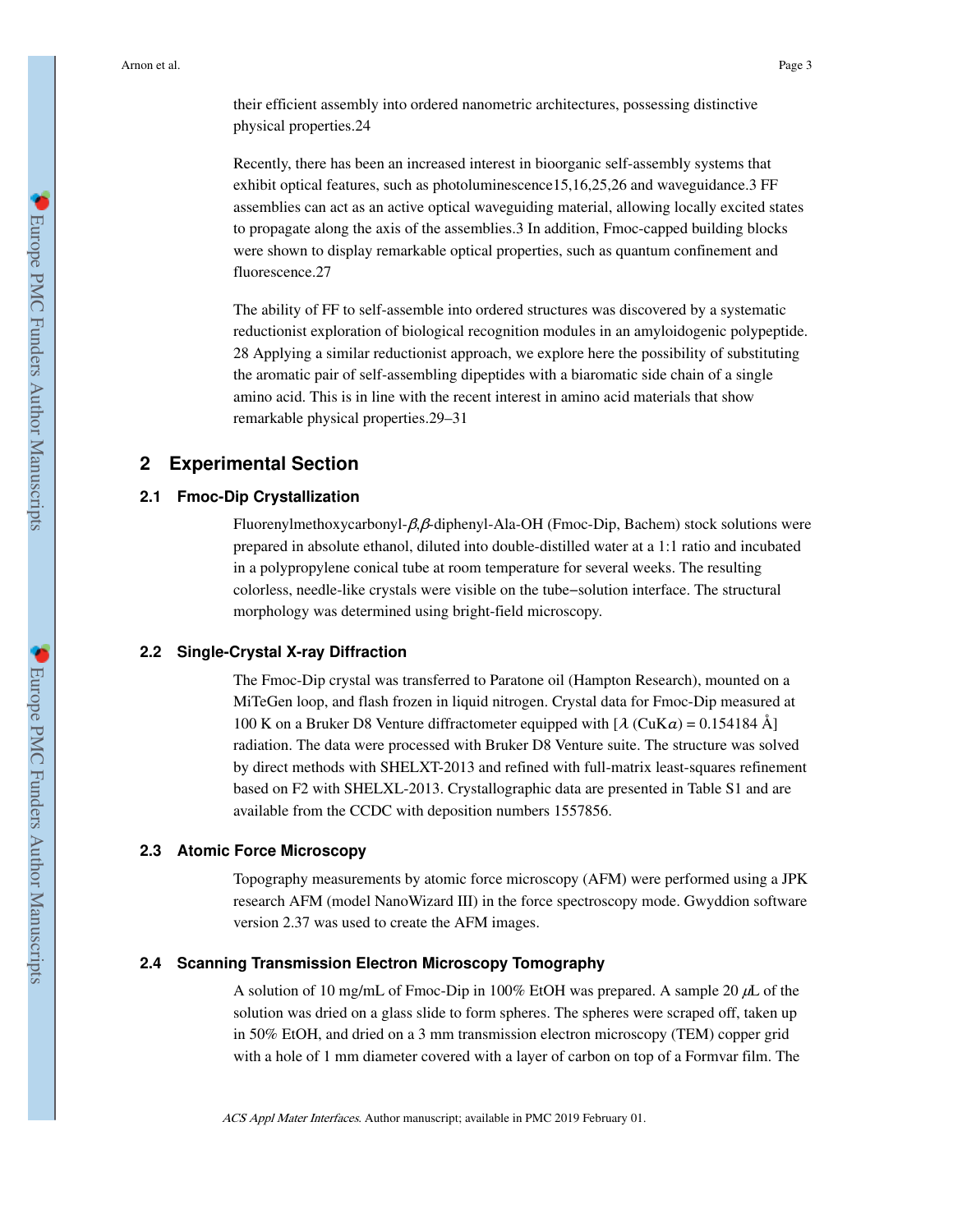tilt-series was collected on a JEM-2100F electron microscope (JEOL) operated at an acceleration voltage of 200 kV in the scanning transmission mode. Electron micrographs were recorded with a bright-field detector at a pixel size of 2.74 nm. A tilt-series was recorded from −72° to +72° at increments of 1.5°. The tomogram was created out of 96 images using the IMOD software package.32 Images were first aligned to an image stack and then computationally reconstructed using a weighted back-projection algorithm to form the tomogram.

## **2.5 X-ray Powder Diffraction**

A sample of Fmoc-Dip 10 mg/mL in 100% EtOH was dried on a Si zero-background holder (Si single-crystal wafer, which surface is (510) plane). Diffraction measurements were carried out in reflection geometry using a TTRAX III (Rigaku, Japan) diffractometer equipped with a rotating Cu anode, operating at 50 kV/200 mA. A bent graphite monochromator and scintillation detector were aligned in the diffracted beam.  $\theta/2\theta$  scans were performed under specular conditions in the Bragg brentano mode with variable slits. The 2θ scanning range was 3–45° with step size 0.025° and collection time of 15 s per step.

#### **2.6 High-Resolution Scanning Electron Microscopy**

Samples of tetra-F and penta-F solutions at 1:25 and 1:5 AcOH/water ratios, respectively, were placed on glass slides and were left to dry at room temperature. Samples were then coated with Cr and viewed using a JSM-6700 field-emission high-resolution scanning electron microscope (HR-SEM) (Jeol, Tokyo, Japan), equipped with a cold field emission gun, operating at 10 kV.

#### **2.7 Image Analysis**

HR-SEM images were analyzed using ImageJ 1.45S. Sphere diameter distribution was measured using *Analyze Particles* function of the software, and edges were excluded. Filters of circularity (0.2−1) and particle size (0.1–∞  $\mu$ m) were applied.

## **2.8 Confocal Microscopy and Spectral Imaging**

Spatially resolved images of the intrinsic fluorescence of spheres dried on a glass slide from a stock solution of 10 mg/mL Fmoc-Dip in EtOH were obtained using a confocal microscope (Leica TCS SP5, Leica Microsystems GmbH, Wetzlar, Germany), with a 405 nm diode laser as the excitation source and a 63×, 1.4 NA oil immersion objective. For the spectral measurements, an emission bandwidth of 20 nm was used in the range of 430−600 nm.

#### **2.9 Optical Measurements**

The UV−vis absorption measurements were performed using a Hewlett−Packard HP845x vis−UV spectrometer in the range of 500−570 nm. The integrating sphere absorption measurements were performed using a commercial PerkinElmer lambda 750 UV−vis−NIR setup equipped with a light source (tungsten−halogen and deuterium), a conventional photomultiplier (PMT) detector, a 10 cm integrating sphere module attachment, a monochromator, and a detector slit width of 10 nm. All measurements were performed under standard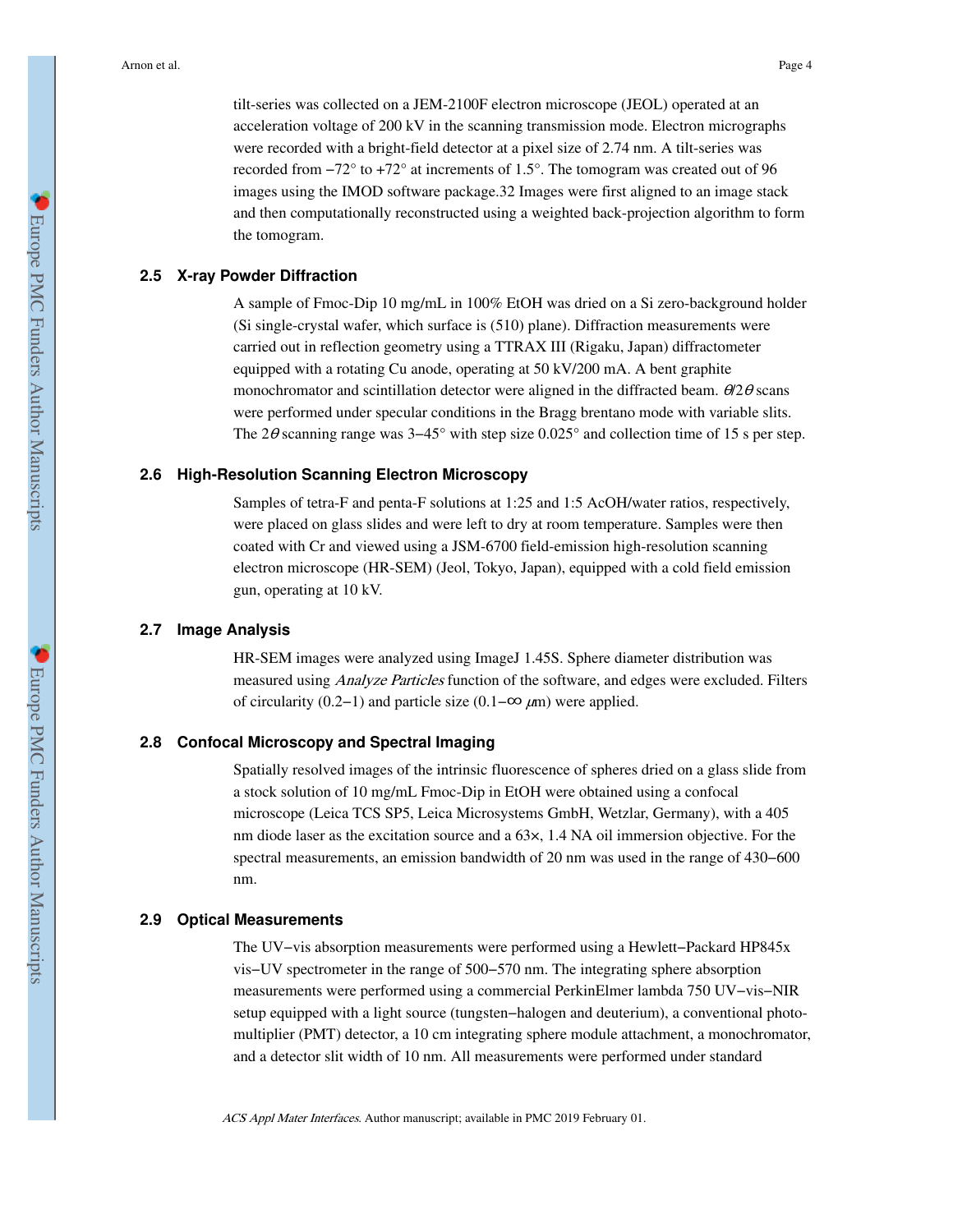ambient conditions. Films were prepared by drop-casting the samples, dissolved in the appropriate solvents, on the quartz/glass slide substrate. The transmitted light was corrected using a reference of an empty quartz coverslip of the same type and thickness as the substrate used for the sample.

#### **2.10 Optical Microscopy**

Images were taken using a Nikon Eclipse Ti-E inverted microscope. Large image was stitched at 10% overlap of  $24 \times 31$  individual  $\times 4$  images. The controlled evaporation rate was maintained using a controlled air pump and a H301-K-Frame chamber from Okolab.

# **3 Results and Discussion**

As a minimal model, we studied the self-assembly of the protected noncoded Fmoc-Dip amino acid (Figure 1a). Fmoc-Dip was found to have very limited solubility in pure water yet exhibits high solubility in ethanol (EtOH). This property was utilized for triggering the self-assembly of the amino acid using a solvent-switch method, whereby a concentrated Fmoc-Dip in EtOH stock solution was diluted into water and the assembly was monitored. Altering the self-organization conditions by varying the EtOH/water ratio or the concentration of Fmoc-Dip building block, dramatically affected the morphology of the formed assemblies. Fmoc-Dip can form spheres, as well as entangled fibrils or needle-like crystals, depending on the exact solution conditions (Figures 1b and c and S1). This typical phase diagram is consistent with the organization of the building blocks into supramolecular polymers and phase organization as observed in model peptide systems.6,33,34

Single-crystal X-ray diffraction (XRD) analysis of an individual needle-like crystal revealed remarkable aromatic continuity throughout the crystal packing (Figure 1d−f). In addition, water molecules were incorporated in the unit cell, forming a network of hydrogen bonds with the Fmoc-Dip molecules. A central role for aromatic interactions and hydrogen bonds is clearly demonstrated, similar to FF crystal structure determined by Görbitz.35 It was suggested that, under aqueous conditions, a three-dimensional aromatic stacking arrangement is achieved through interactions between planar and rigid phenyl rings within the FF crystal. This arrangement serves as a molecular adhesive (referred to as "aromatic glue") between the cylinder's hydrogen-bonded main chains, significantly stabilizing the structures.

Of the distinct morphological entities Fmoc-Dip formed under different solution conditions, we observed the organization of an array of spherical assemblies upon drying of 10 mg/mL of Fmoc-Dip in pure EtOH. Atomic force microscopy (AFM) analysis demonstrated that the spheres vary in size, ranging from a few hundred nanometers to  $2 \mu m$  in diameter (Figure 2a). Interestingly, similarly sized spheres are mostly found in close proximity to each other, resulting in areas showing narrow sphere diameter distribution. Examination of the formed array using optical microscopy revealed a vivid set of colors at different areas of the sample. The colors were mainly blue and orange, but also green, red, and purple areas could be observed (Figure 2b). At higher magnifications, no colors were visible, indicating that this opal-like coloration is generated by the additive effect of several spheres within the array and not due to an intrinsic property of a single sphere. The virtual section of a tomogram and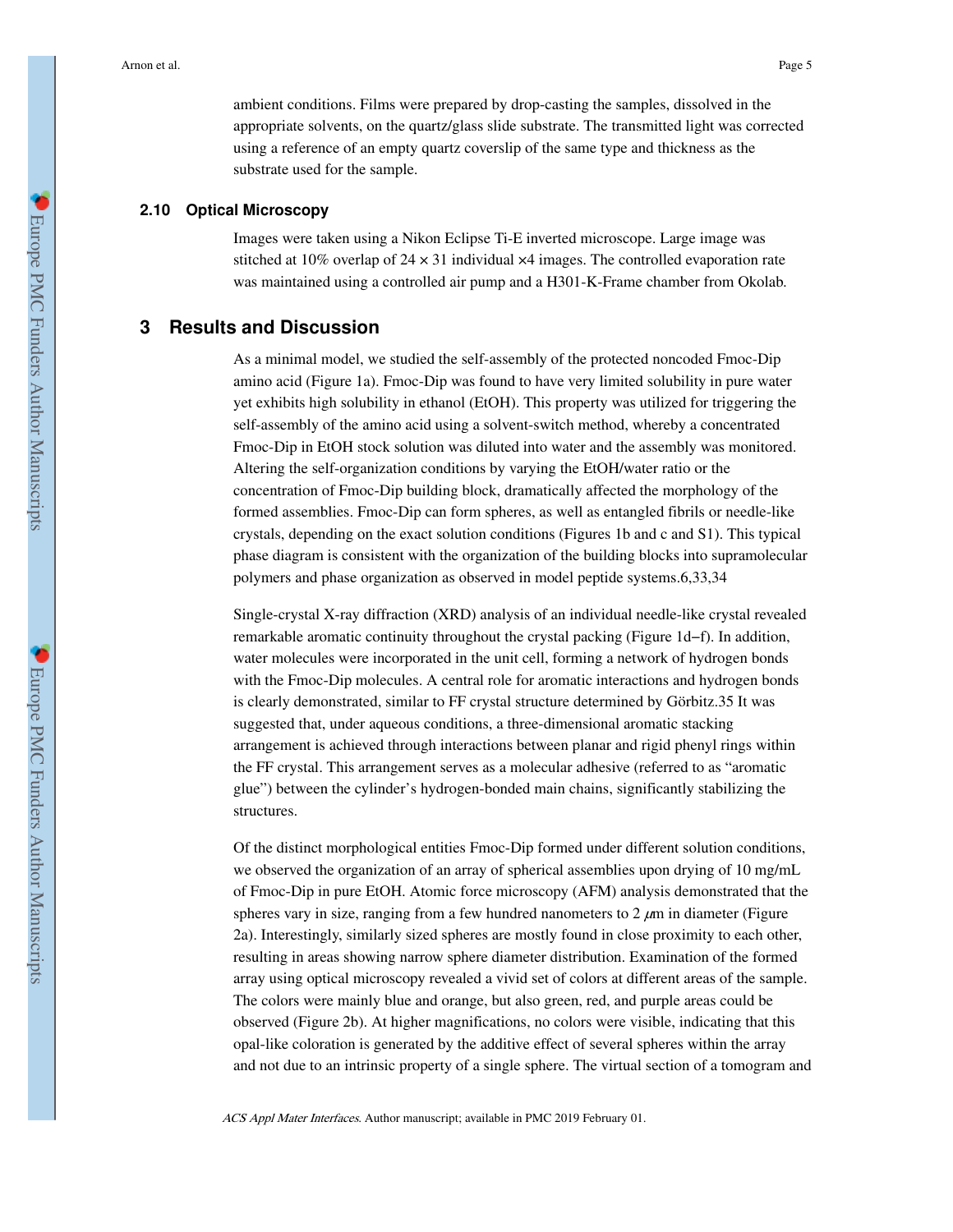the constructed 3D image obtained from a series of images recorded by scanning transmission electron microscopy (STEM) at different tilt angles (Figure 2c−e and Videos S1 and S2) shows that the particles are nearly perfect spheres and homogeneously solid. In addition, powder XRD of an array of spheres reveals that the spheres are amorphous and have no crystalline organization (Figure 2f).

Next, we examined the fluorescent properties of the individual spheres in further detail. For that purpose, we deposited samples of a stock solution containing 10 mg/mL of Fmoc-Dip in EtOH in small wells and allowed for their evaporation. A confocal microscope coupled with spectrometer was used to obtain the fluorescence spectra of these structures (Figure 3a). On the basis of previously shown excitation of similar fluorescent self-assembled protein structures,15 the laser excitation wavelength was set to 405 nm and emission was scanned in the range of 430−600 nm with a 20 nm bandwidth. Several regions were clearly visible on the glass coverslip, featuring spheres of different sizes, as observed using AFM (Figure 2a). The emission spectra of all regions were similar, featuring a peak at 520 nm.

We then investigated the absorbance of the Fmoc-Dip sphere arrays employing two different methods of measurements. An absorbance spectrum using a conventional UV−vis spectrophotometer was first obtained (Figure 3c), showing an attenuation of the transmitted signal in the range of 500−570 nm. However, this method cannot distinguish between pure absorption and scattering that stems from the array itself. To obtain absorbance spectrum that excludes scattering, we also performed an absorbance measurement using an integrating sphere spectrophotometer (Figure 3d). In both experiments, the sphere arrays were produced as films, prepared by dropcasting the samples on a quartz coverslip substrate (see Experimental Section 2.9). According to the integrating sphere absorbance measurements, a very weak absorption peak could be observed at the range of ca. 400−420 nm, in agreement with the fluorescence measurements using laser excitation at 405 nm. The pronounced scattering at the range of 500–570 nm is in agreement with the colors observed with these sphere arrays.

We then aimed to investigate the structural differences between distinct colored areas. For this purpose, areas of the arrays exhibiting either blue or orange colors were studied in detail by scanning electron microscopy (Figure 4a and b). From the micrographs, it is clear that spheres at the blue areas are larger than those at the orange ones. Image analysis confirms that the mean diameter of spheres in the orange area is smaller, and with a narrower size distribution (0.65  $\pm$  0.13  $\mu$ m), than that of spheres in the blue area (0.77  $\pm$  0.22  $\mu$ m) (Figure 4c). In both cases, the diameter of the spheres is within the scale of visible light wavelengths. Taken together with the optical properties portrayed in Figure 3, this analysis indicates that the coloration of the sphere arrays results from Mie scattering, a phenomenon describing the scattering of electromagnetic radiation by particles of comparable size to the radiation wavelength.36 According to the theory, light interacts with spherical particles and the scattered light, both transmitted and reflected, depends on the size of the scattering particles. This phenomenon was demonstrated in inorganic materials, such as wurtzite zinc oxide spheres of different sizes.37–39 To validate the occurrence of Mie scattering by spherical particles at the scale of the scattered wavelength, arrays of commercially available monodispersed polystyrene (0.46 and 0.8  $\mu$ m) and of silicon dioxide (0.5 and 1  $\mu$ m) beads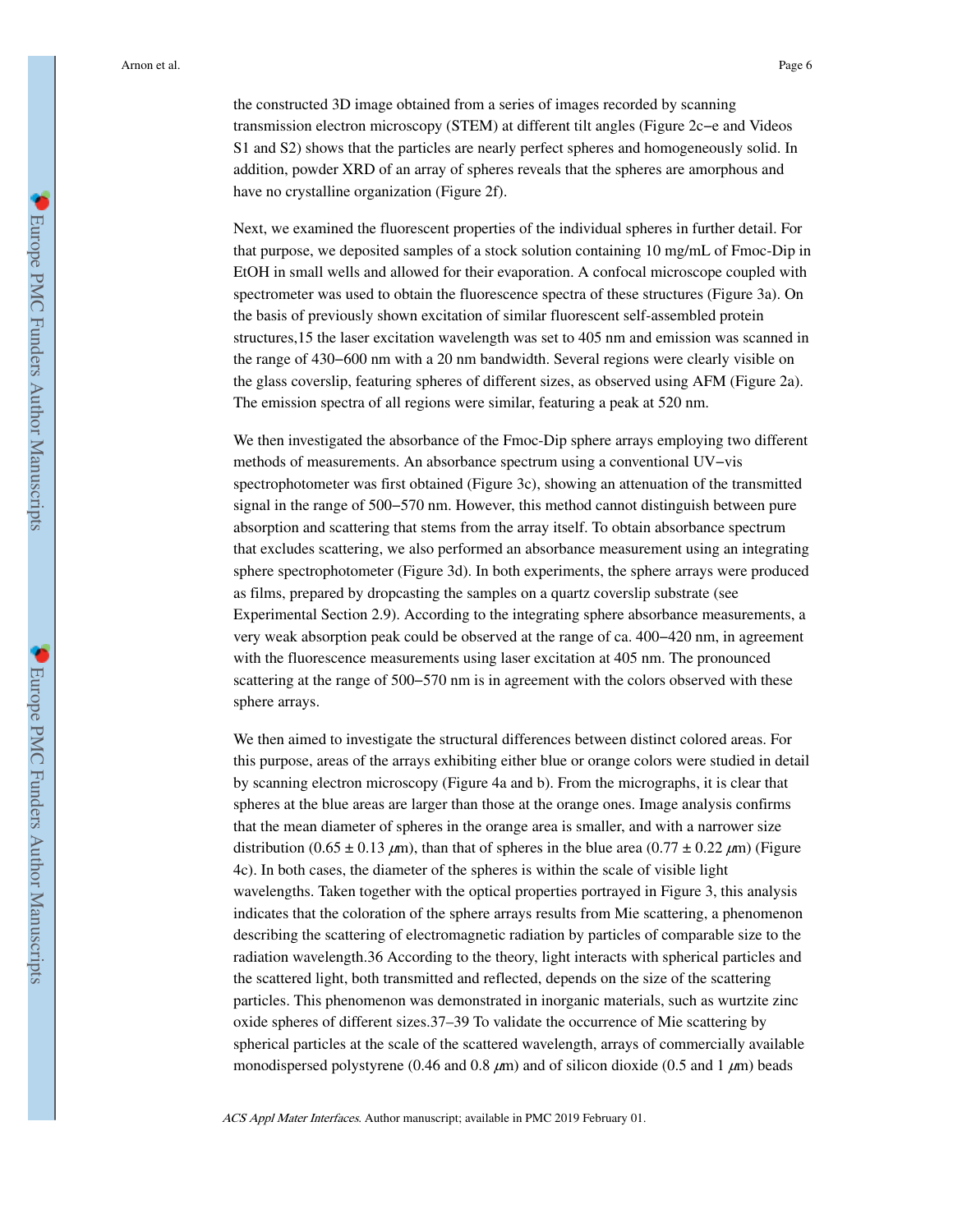were similarly investigated. Bright-field microscopy images show that beads of diameters of 0.46 and 0.5  $\mu$ m transmitted an orange color, while the 0.8 and 1  $\mu$ m beads transmitted blue colors (Figure S2).

Because the particle size distribution at a certain area determines the observed color, we aimed to manipulate the distribution of sphere diameters by regulating the assembly conditions. The assembly conditions may be regulated by adjusting the temperature, humidity, molecular concentration, etc., in order to achieve a desired size. As a proof of concept, samples of Fmoc-Dip in EtOH were subjected to a constant air flow in order to induce EtOH evaporation. By altering the evaporation rate, a clear change in coloration was observed. When EtOH evaporation was promoted, arrays exhibiting orange coloration were prominent throughout the sample, while blue coloration was abundant in samples that were not subjected to active air flow (Figure S3). We assume that slower evaporation allows molecules to continue the diffusion in solution, thus organizing into larger spheres, resulting in blue coloration. On the other hand, relatively fast evaporation restricts the growth of the spheres, and thus orange coloration is observed with smaller diameter assemblies.

# **4 Conclusion**

In conclusion, we describe here the self-association of Fmoc-Dip, a protected biaromatic single amino acid, into discrete structural entities, and their resulting properties were determined. Single-crystal XRD revealed the continuity of the aromatic interactions within the needle-like crystal structure. Altering the assembly conditions resulted in profoundly different assembly morphologies, including an array of spherical nanostructures, which displayed vivid opal-like coloration. We suggest that the observed colors stem from the scattering of polychromatic light, with dependency on particle size, whereby different sphere dimensions lead to the scattering of different wavelengths. The colors of the sphere array are sufficiently intense to be observed by the naked eye. To our knowledge, we investigate for the first time the self-assembly of a protected biaromatic single amino acid. This dynamic assembly process can be regulated with relative ease due to the simplicity of the described system. This spontaneous process may give rise to diverse morphological architectures and notable optical properties, with direct dependence on the assembly conditions. Moreover, the current system may offer a partial direction for coupling light emission into allowed Mie modes of a spherical resonator, which is superior to doping or other current techniques. Fmoc-Dip may be considered as a new member of the short self-assembling building block repertoire, as it further simplifies the assembling entity, while conserving the biaromatic moiety.

# **Supplementary Material**

Refer to Web version on PubMed Central for supplementary material.

# **Acknowledgments**

This work was supported by the Israeli National Nano-technology Initiative and Helmsley Charitable Trust (E.G.), the European Research Council BISON project (E.G.), and the Clore Scholarship program (Z.A.A.). This work is also supported by a grant from the Deutsche Forschungsgemeinschaft, SCHM 3276/1 (M.S.) This project has reveived funding from the European Union's Horizon 2020 research and innovation programme under Grant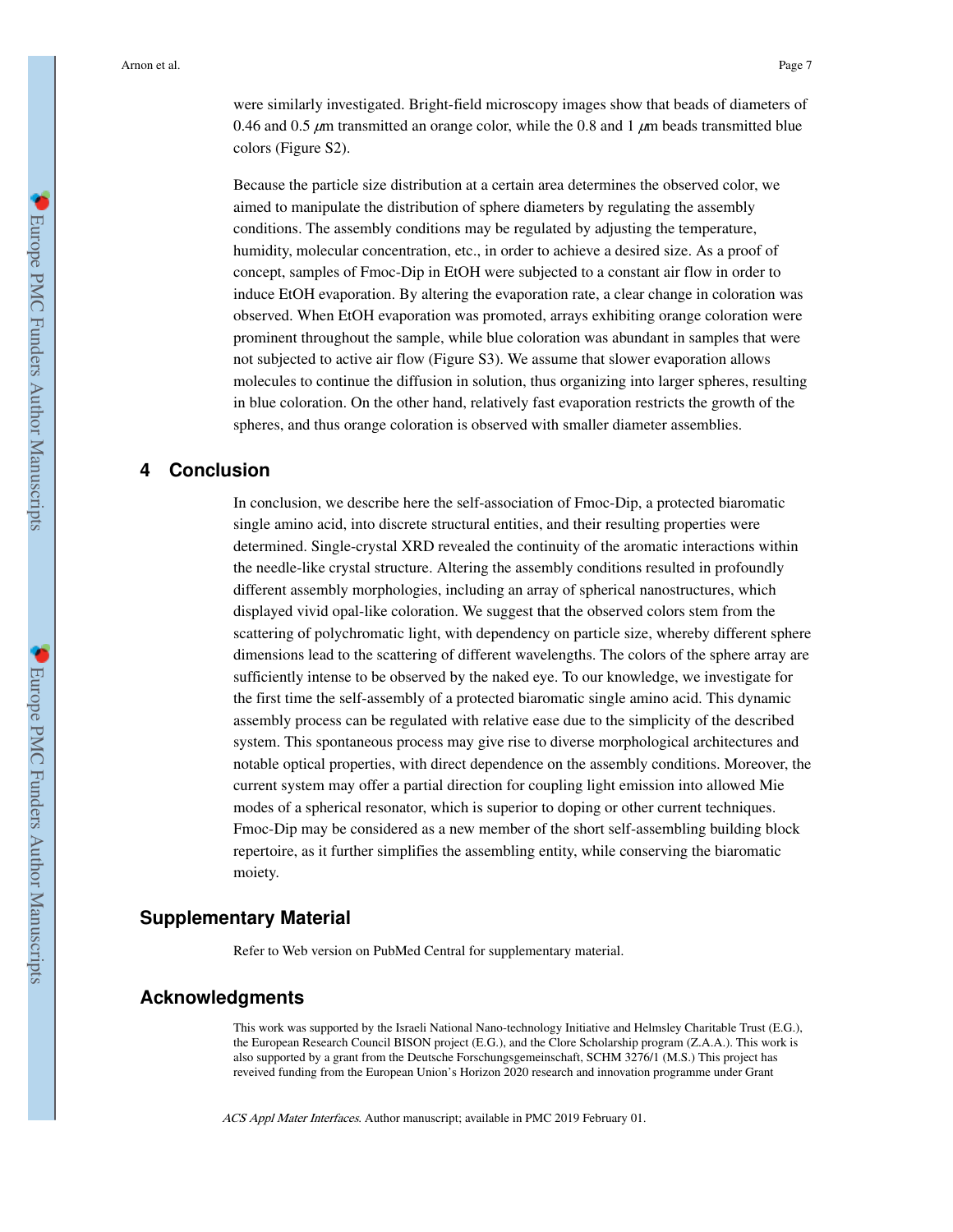Agreement No. 722380 (C.F.K.). We would like to acknowledge EPSRC and Indo-UK APEX project for their support. The authors acknowledge technical assistance by Thomas Heerde, Ulm University, and Dr. Yishay Feldman, Weizmann Institute of Science. We thank Professor Sir Richard Friend and members of the Gazit and Adler-Abramovich groups for the helpful discussions.

## **References**

- (1). Zhang S. Fabrication of Novel Biomaterials through Molecular Self-Assembly. Nat Biotechnol. 2003; 21:1171–1178. [PubMed: 14520402]
- (2). Esin A, Baturin I, Nikitin T, Vasilev S, Salehli F, Shur VY, Kholkin AL. Pyroelectric Effect and Polarization Instability in Self-Assembled Diphenylalanine Microtubes. Appl Phys Lett. 2016; 109
- (3). Li Q, Jia Y, Dai L, Yang Y, Li J. Controlled Rod Nanostructured Assembly of Diphenylalanine and Their Optical Waveguide Properties. ACS Nano. 2015; 9:2689–2695. [PubMed: 25759013]
- (4). Marchesan S, Vargiu AV, Styan KE. The Phe-Phe Motif for Peptide Self-Assembly in Nanomedicine. Molecules. 2015; 20:19775–19788. [PubMed: 26540034]
- (5). Yan X, Zhu P, Li J. Self-Assembly and Application of Diphenylalanine-Based Nanostructures. Chem Soc Rev. 2010; 39:1877–1890. [PubMed: 20502791]
- (6). Levin A, Mason TO, Adler-Abramovich L, Buell AK, Meisl G, Galvagnion C, Bram Y, Stratford SA, Dobson CM, Knowles TPJ, Gazit E. Ostwald's Rule of Stages Governs Structural Transitions and Morphology of Dipeptide Supramolecular Polymers. Nat Commun. 2014; 5:5219. [PubMed: 25391268]
- (7). Reches M, Gazit E. Self-Assembly of Peptide Nanotubes and Amyloid-like Structures by Charged-Termini-Capped Diphenylalanine Peptide Analogues. Isr J Chem. 2005; 45:363–371.
- (8). Chen C, Liu K, Li J, Yan X. Functional Architectures Based on Self-Assembly of Bio-Inspired Dipeptides: Structure Modulation and Its Photoelectronic Applications. Adv Colloid Interface Sci. 2015; 225:177–193. [PubMed: 26365127]
- (9). Arnon ZA, Vitalis A, Levin A, Michaels TCT, Caflisch A, Knowles TPJ, Adler-Abramovich L, Gazit E. Dynamic Microfluidic Control of Supramolecular Peptide Self-Assembly. Nat Commun. 2016; 7
- (10). Adler-Abramovich L, Marco P, Arnon ZA, Creasey RCG, Michaels TCT, Levin A, Scurr DJ, Roberts CJ, Knowles TPJ, Tendler SJB, Gazit E. Controlling the Physical Dimensions of Peptide Nanotubes by Supramolecular Polymer Coassembly. ACS Nano. 2016; 10:7436–7442. [PubMed: 27351519]
- (11). Guo C, Arnon ZA, Qi R, Zhang Q, Adler-Abramovich L, Gazit E, Wei G. Expanding the Nanoarchitectural Diversity through Aromatic Di- and Tri-Peptide Coassembly: Nanostructures and Molecular Mechanisms. ACS Nano. 2016; 10:8316–8324. [PubMed: 27548765]
- (12). Hauser CAE, Zhang S. Nanotechnology: Peptides as Biological Semiconductors. Nature. 2010; 468:516–517. [PubMed: 21107418]
- (13). Lee JS, Yoon I, Kim J, Ihee H, Kim B, Park CB. Self-Assembly of Semiconducting Photoluminescent Peptide Nanowires in the Vapor Phase. Angew Chem, Int Ed. 2011; 50:1164– 1167.
- (14). Nguyen V, Zhu R, Jenkins K, Yang R. Self-Assembly of Diphenylalanine Peptide with Controlled Polarization for Power Generation. Nat Commun. 2016; 7
- (15). Pinotsi D, Buell AK, Dobson CM, Kaminski Schierle GS, Kaminski CF. A Label-Free, Quantitative Assay of Amyloid Fibril Growth Based on Intrinsic Fluorescence. ChemBioChem. 2013; 14:846–850. [PubMed: 23592254]
- (16). Pinotsi D, Grisanti L, Mahou P, Gebauer R, Kaminski CF, Hassanali A, Kaminski Schierle GS. Proton Transfer and Structure-Specific Fluorescence in Hydrogen Bond-Rich Protein Structures. J Am Chem Soc. 2016; 138:3046–3057. [PubMed: 26824778]
- (17). Tao K, Makam P, Aizen R, Gazit E. Self-Assembling Peptide Semiconductors. Science (Washington, DC, U. S.). 2017; 358:885–893.
- (18). Fleming S, Ulijn RV. Design of Nanostructures Based on Aromatic Peptide Amphiphiles. Chem Soc Rev. 2014; 43:8150–8177. [PubMed: 25199102]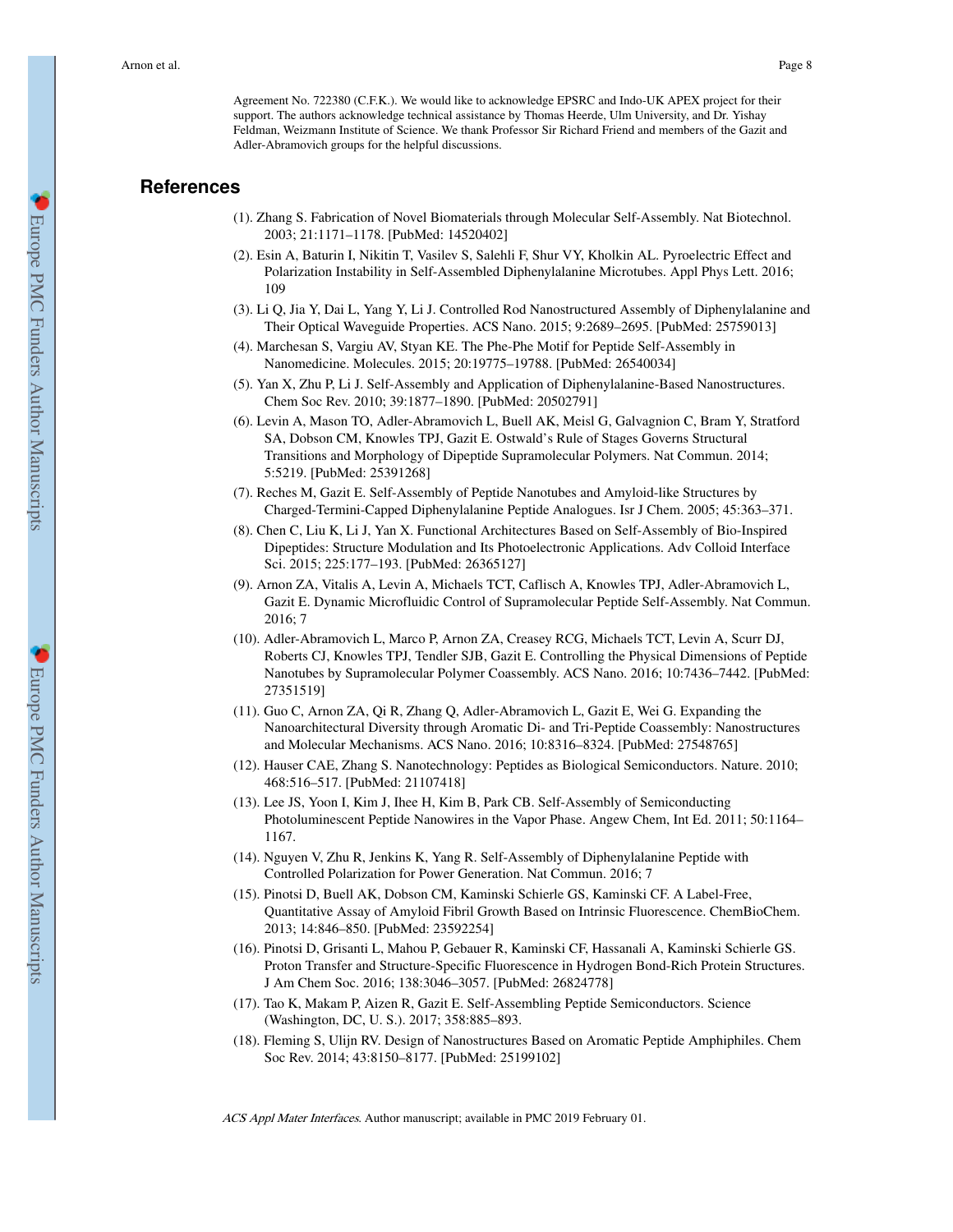- (19). Frederix PWJM, Scott GG, Abul-Haija YM, Kalafatovic D, Pappas CG, Javid N, Hunt NT, Ulijn RV, Tuttle T. Exploring the Sequence Space for (Tri-)Peptide Self-Assembly to Design and Discover New Hydrogels. Nat Chem. 2015; 7:30–37. [PubMed: 25515887]
- (20). Smith AM, Williams RJ, Tang C, Coppo P, Collins RF, Turner ML, Saiani A, Ulijn RV. Fmoc-Diphenylalanine Self Assembles to a Hydrogel via a Novel Architecture Based on  $\Pi$ - $\pi$ Interlocked β-Sheets. Adv Mater. 2008; 20:37–41.
- (21). Tao K, Levin A, Adler-Abramovich L, Gazit E. Fmoc-Modified Amino Acids and Short Peptides: Simple Bio-Inspired Building Blocks for the Fabrication of Functional Materials. Chem Soc Rev. 2016; 45:3935–3953. [PubMed: 27115033]
- (22). Yang Z, Gu H, Fu D, Gao P, Lam JK, Xu B. Enzymatic Formation of Supramolecular Hydrogels. Adv Mater. 2004; 16:1440–1444.
- (23). Adams DJ. Dipeptide and Tripeptide Conjugates as Low-Molecular-Weight Hydrogelators. Macromol Biosci. 2011; 11:160–173. [PubMed: 21080382]
- (24). Draper ER, Morris KL, Little MA, Raeburn J, Colquhoun C, Cross ER, McDonald TO, Serpell LC, Adams DJ. Hydrogels Formed from Fmoc Amino Acids. CrystEngComm. 2015; 17:8047– 8057.
- (25). Amdursky N, Molotskii M, Aronov D, Adler-Abramovich L, Gazit E, Rosenman G. Blue Luminescence Based on Quantum Confinement at Peptide Nanotubes. Nano Lett. 2009; 9:3111– 3115. [PubMed: 19736968]
- (26). Fan Z, Sun L, Huang Y, Wang Y, Zhang M. Bioinspired Fluorescent Dipeptide Nanoparticles for Targeted Cancer Cell Imaging and Real-Time Monitoring of Drug Release. Nat Nanotechnol. 2016; 11:388–394. [PubMed: 26751169]
- (27). Zelzer M, Scurr DJ, Alexander MR, Ulijn RV. Development and Validation of a Fluorescence Method to Follow the Build-up of Short Peptide Sequences on Solid 2D Surfaces. ACS Appl Mater Interfaces. 2012; 4:53–58. [PubMed: 22191453]
- (28). Reches M, Gazit E. Casting Metal Nanowires within Discrete Self-Assembled Peptide Nanotubes. Science. 2003; 300:625–627. [PubMed: 12714741]
- (29). Singh P, Brar SK, Bajaj M, Narang N, Mithu VS, Katare OP, Wangoo N, Sharma RK. Self-Assembly of Aromatic α-Amino Acids into Amyloid Inspired Nano/micro Scaled Architects. Mater Sci Eng, C. 2017; 72:590–600.
- (30). Babar DG, Sarkar S. Self-Assembled Nanotubes from Single Fluorescent Amino Acid. Appl Nanosci. 2017; 7:101–107.
- (31). Guerin S, Stapleton A, Chovan D, Mouras R, Gleeson M, McKeown C, Noor MR, Silien C, Rhen FMF, Kholkin AL, Liu N, et al. Control of Piezoelectricity in Amino Acids by Supramolecular Packing. Nat Mater. 2017; 17:180–186. [PubMed: 29200197]
- (32). Kremer JR, Mastronarde DN, McIntosh JR. Computer Visualization of Three-Dimensional Image Data Using IMOD. J Struct Biol. 1996; 116:71–76. [PubMed: 8742726]
- (33). Liang C, Ni R, Smith JE, Childers WS, Mehta AK, Lynn DG. Kinetic Intermediates in Amyloid Assembly. J Am Chem Soc. 2014; 136:15146–15149. [PubMed: 25313920]
- (34). Reynolds NP, Adamcik J, Berryman JT, Handschin S, Zanjani AAH, Li W, Liu K, Zhang A, Mezzenga R. Competition between Crystal and Fibril Formation in Molecular Mutations of Amyloidogenic Peptides. Nat Commun. 2017; 8:1338. [PubMed: 29109399]
- (35). Görbitz CH. The Structure of Nanotubes Formed by Diphenylalanine, the Core Recognition Motif of Alzheimer's Beta-Amyloid Polypeptide. Chem Commun (Cambridge, U. K.). 2006:2332–2334.
- (36). Fu Q, Sun W. Mie Theory for Light Scattering by a Spherical Particle in an Absorbing Medium. Appl Opt. 2001; 40:1354. [PubMed: 18357121]
- (37). Chen T-T, Chang I-C, Tsai M-C, Chang Y-C, Yang M-H, Chen P-C, Chiu H-T, Lee C-Y. Size-Controlled Wurtzite Zinc Oxide Spheres with the Characteristics of Visible Absorption and Mie Scattering. CrystEngComm. 2014; 16:3341–3347.
- (38). Yuan W, Zhou N, Shi L, Zhang KQ. Structural Coloration of Colloidal Fiber by Photonic Band Gap and Resonant Mie Scattering. ACS Appl Mater Interfaces. 2015; 7:14064–14071. [PubMed: 26066732]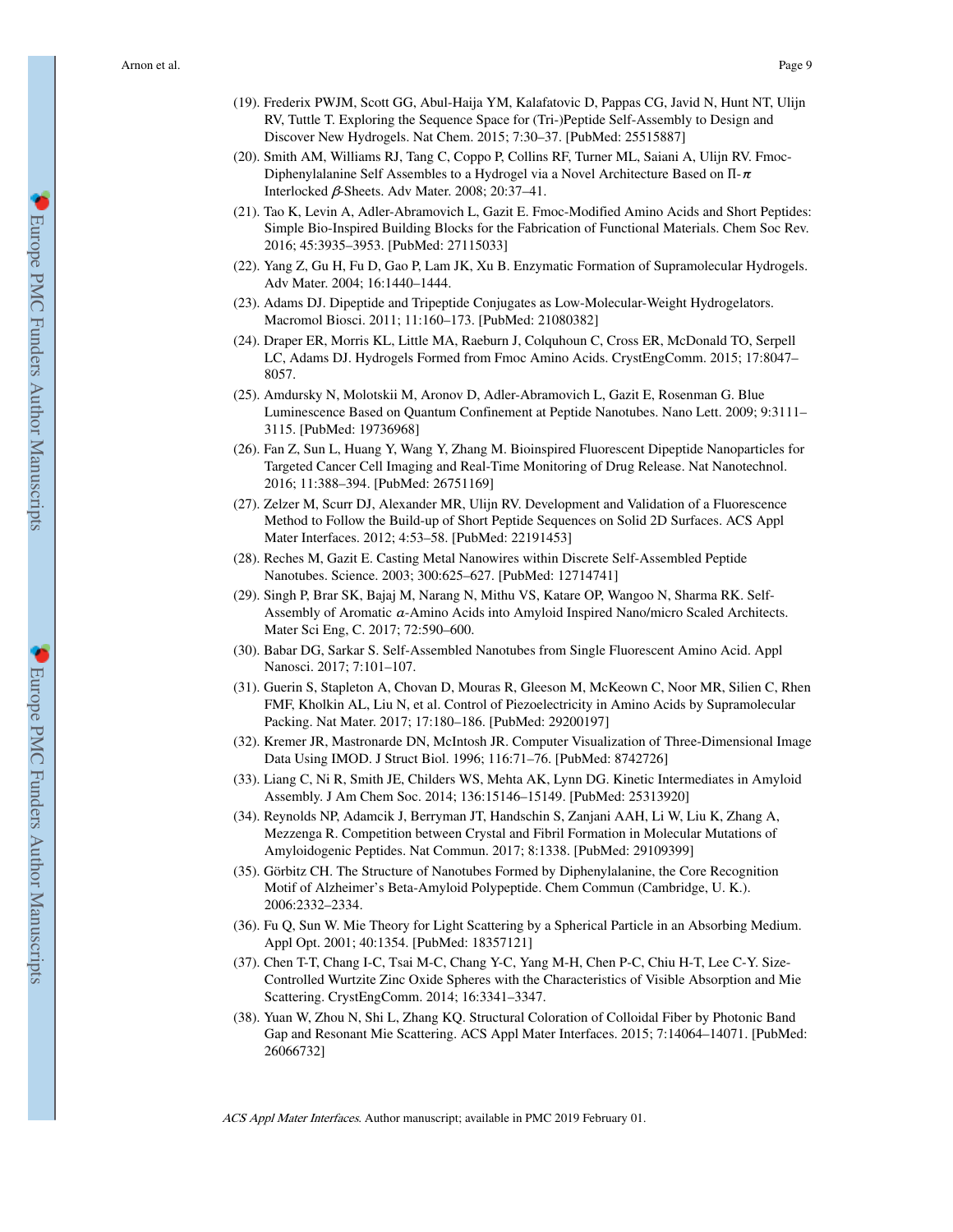(39). Hsiao Y-C, Lee W. Electrically Induced Red, Green, and Blue Scattering in Chiral-Nematic Thin Films. Opt Lett. 2015; 40:1201. [PubMed: 25831292]

**C** Europe PMC Funders Author Manuscripts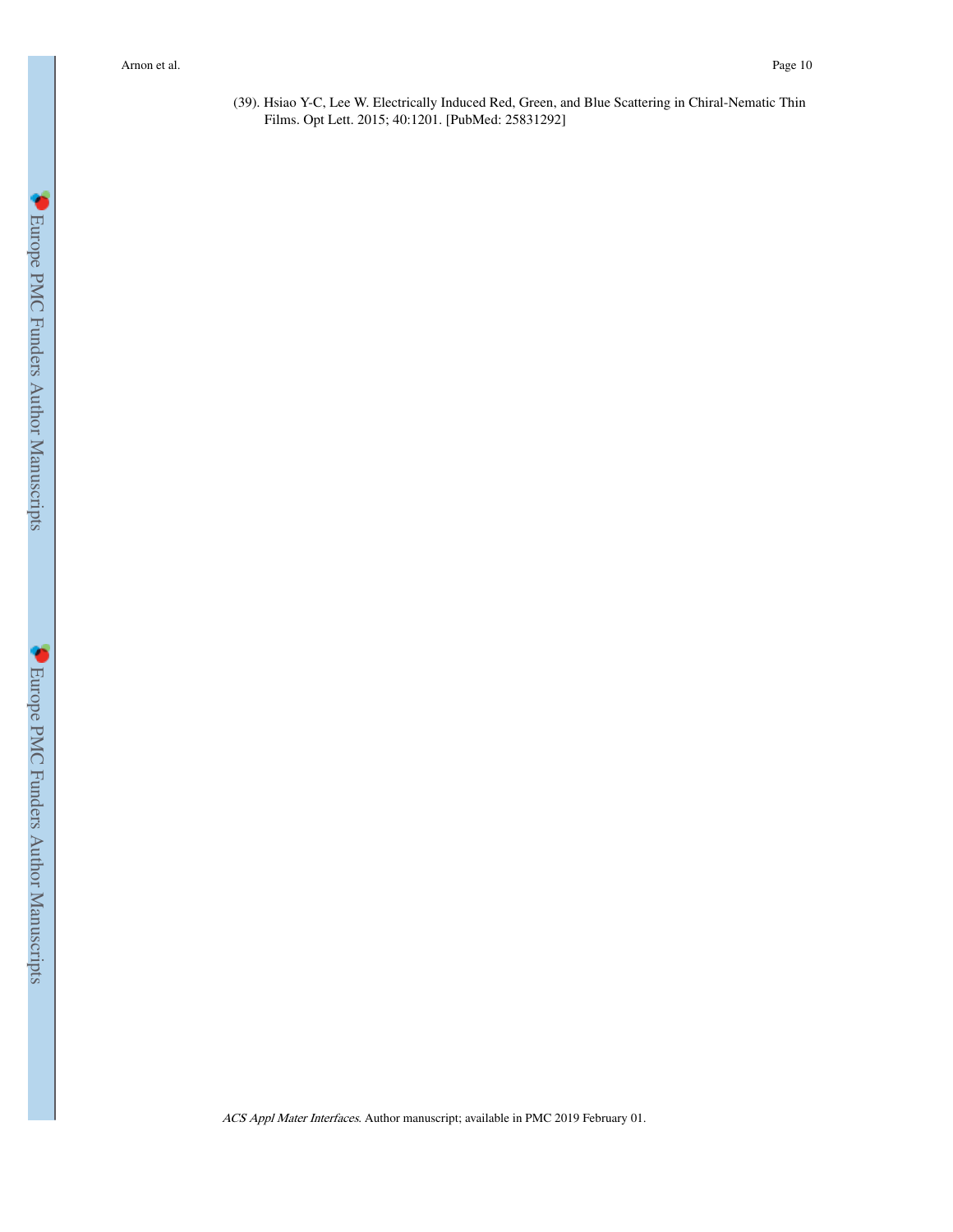

## **Figure 1.**

Structure of Fmoc-Dip needle-like crystals. (a) Fmoc-FF and Fmoc-Dip molecular scheme. (b) Phase diagram of 55 assembly conditions and the corresponding structures in solution taken 72 h following sample preparation. Assembly conditions determine the kinetics and morphology: spheres (blue), fibrils (red), and needle-like crystal aggregates (green). The white area represents conditions in which no assemblies were visible. In black are conditions that could not be achieved with the initial stock solution of 10 mg/mL Fmoc-Dip in EtOH. (c) Needle-like crystals propagating from a nucleation site. Scale bar is 100 μm. (d−f) Crystal structure of Fmoc-Dip determined using X-ray scattering. View of the unit cell as determined for single Fmoc-Dip needle-like crystals (d). Crystal packing down the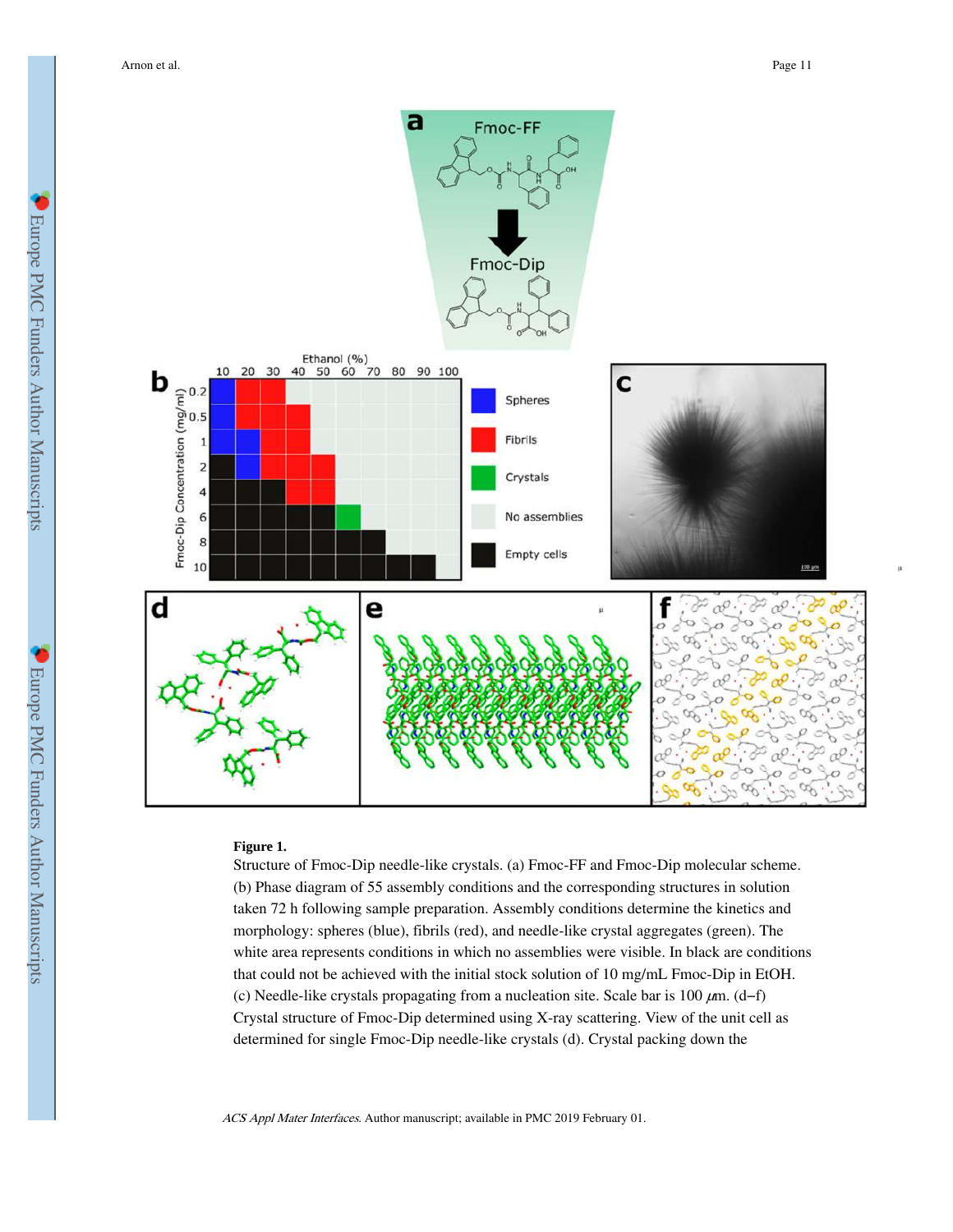crystallographic c axis (e). Aromatic rings (orange) to display the aromatic continuity within the crystal, as viewed down the  $a$  axis (f).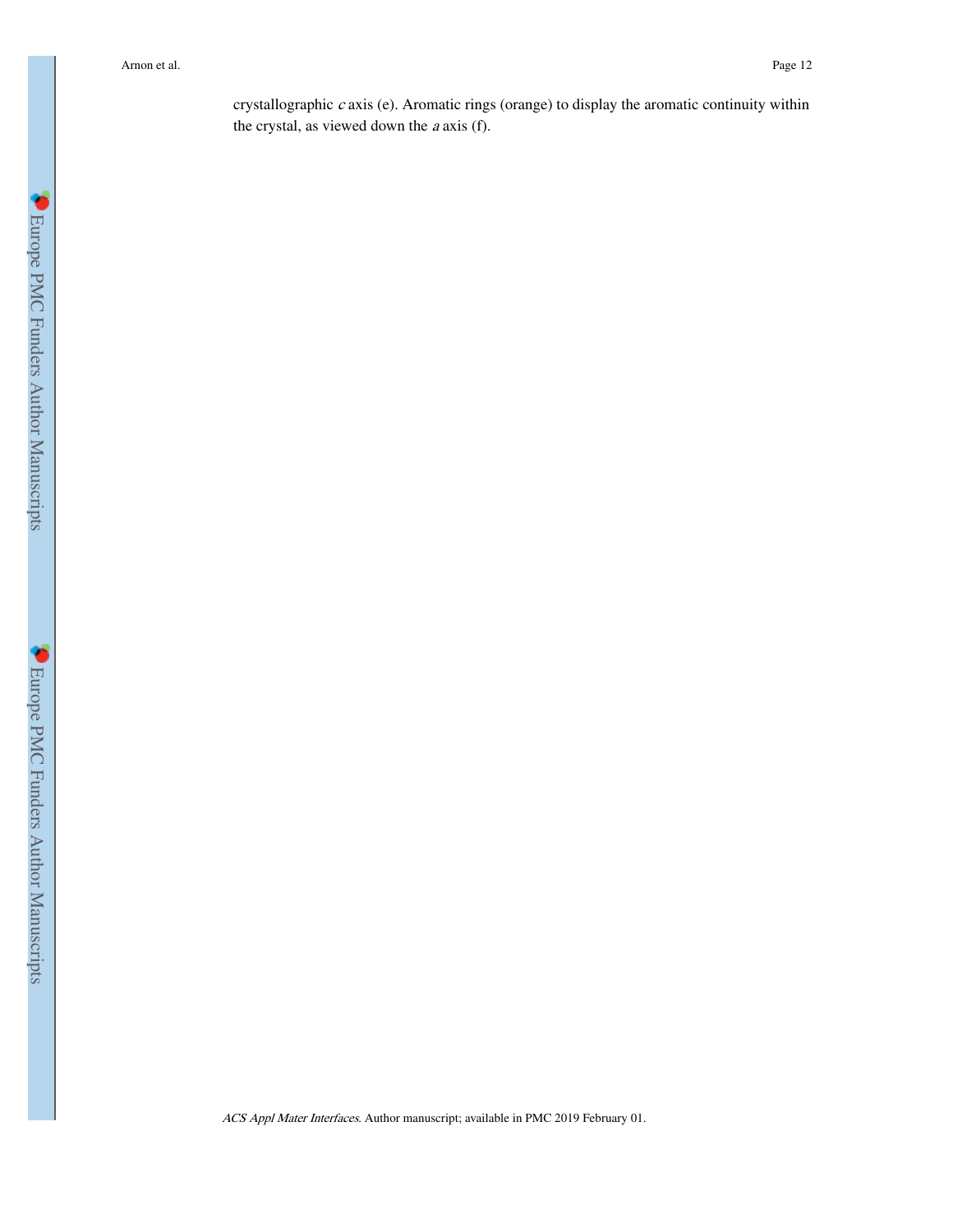

## **Figure 2.**

Fmoc-Dip spheres. (a) AFM micrograph of an array of spheres. (b) Bright-field microscopy image of the sphere array at low magnification  $(x4)$ . Scale bars are 500  $\mu$ m. (c) STEM image of a single sphere at 0° and 60° tilt. Scale bars are 100 nm. (d) Virtual cross section of the STEM tomogram. Scale bar is 500 nm. (e) 3D image constructed from a tilt image sequence (−72° to 72°, increment 1.5°). (f) Powder XRD spectrum exhibiting a characteristic amorphous peak.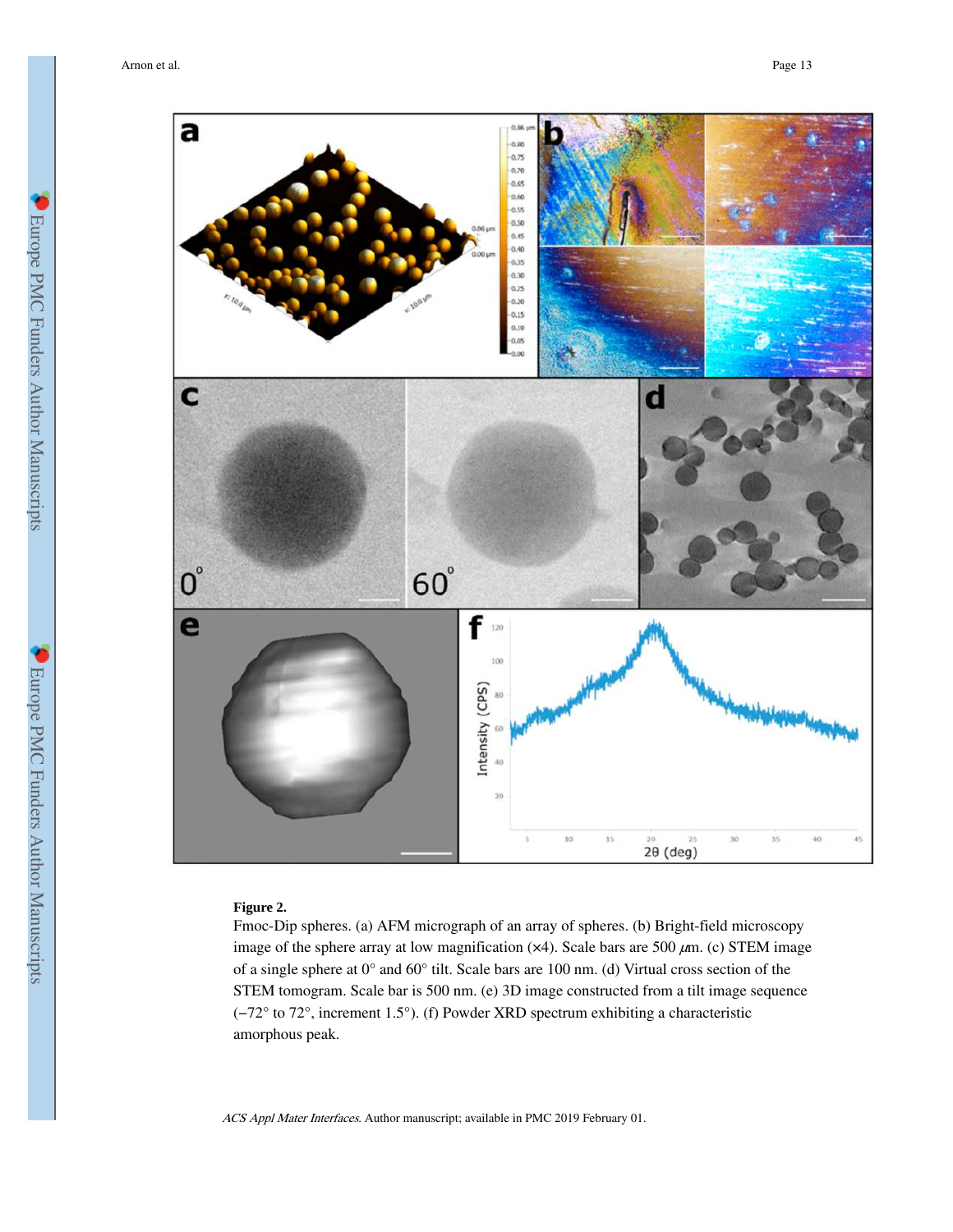

#### **Figure 3.**

(a) Fluorescence (left) and differential interference contrast (DIC) (right) images of the sphere array. Scale bar is 10  $\mu$ m. (b) Corresponding emission spectrum. Excitation at 405 nm. (c) Standard total attenuation spectrum of Fmoc−Dip sphere array, taken using a UV −vis spectrophotometer. The probe wavelength was scanned in the range of 200−1000 nm, and the total transmission was measured. (d) Absorption spectrum of a Fmoc-Dip sphere array film, deposited on a quartz coverslip, measured by using an integrating sphere equipped spectrophotometer. The wavelength was scanned in the range of 400−800 nm.